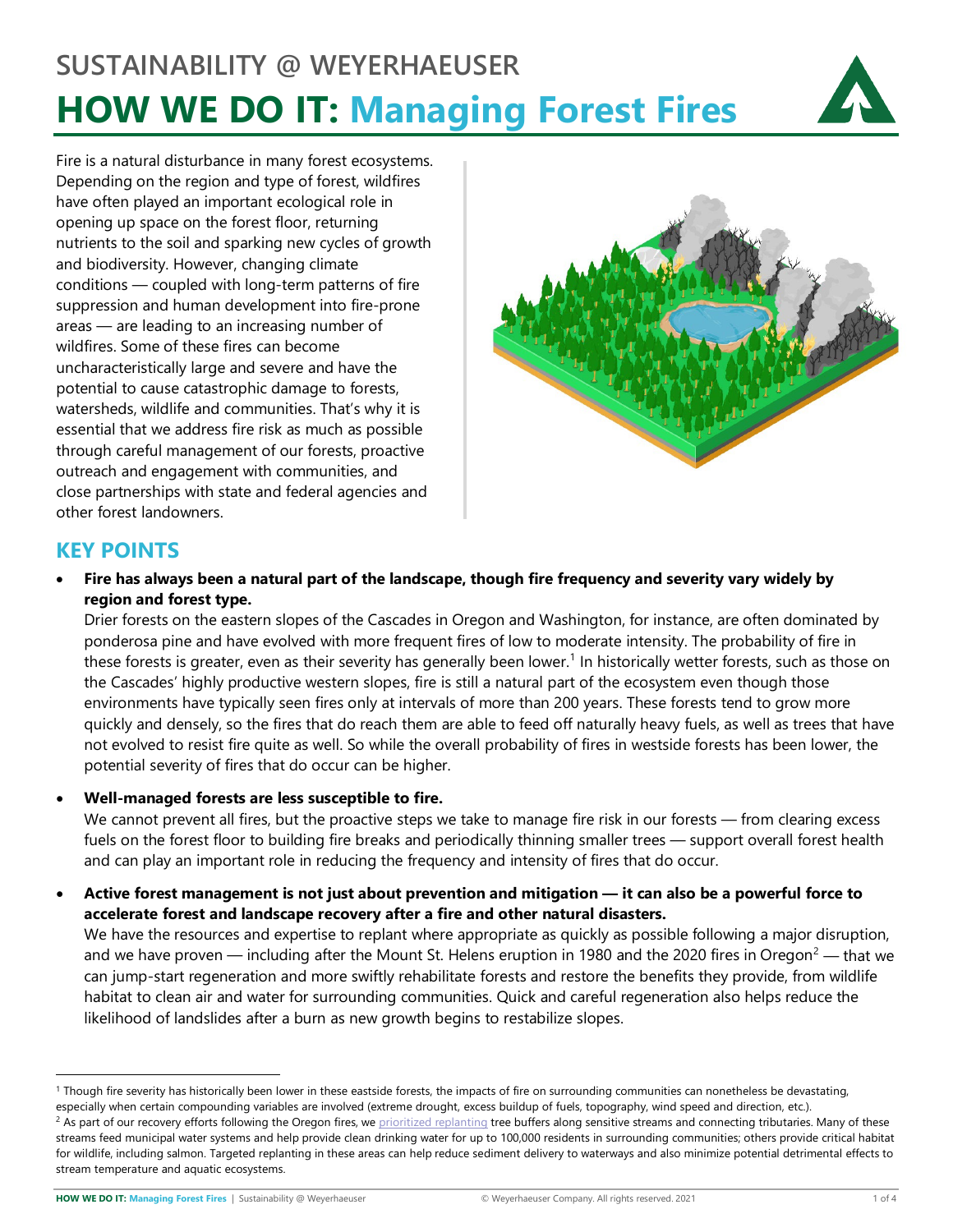# **KEY POINTS –** *continued*

## • **The threat of uncharacteristically large and severe fire events is greater than ever.**

While large, severe fires are not new — the Silverton Fire in 1865, for instance, was a single fire that burned a million acres in Oregon — changing climate conditions and more people living in the wildland-urban interface will almost certainly contribute to increasingly dangerous fires. These extreme fires often burn at high intensity, spread quickly,<sup>[3](#page-1-0)</sup> reach and engulf the crowns of trees, and can ultimately cause as much as 100 percent mortality in a forest.

## • **Many of our employees are actively trained to support fire suppression.**

Our Timberlands teams undergo thorough fire prevention training and readiness drills every spring. And whenever a fire does approach our forests, our employees and contractors work alongside federal, state and local firefighting crews to establish fire breaks and perimeters, reduce vegetation and fight the fires. We also combat active fires with aerial surveys, quick-response teams, tanker trucks and helicopters.

# • **We help provide resources and support the mental health of wildland firefighters**.

In 2022 we launched a partnership with *Firefighters Behavioral Health Alliance*, Fighting First Together, to create an online resource hub that includes content especially designed for wildland firefighters and their families, including mental health tips, educational articles and contacts for support groups and counselors located in the Pacific Northwest (including B.C.). Addressing mental health challenges without stigma is critical to keeping firefighters safe, during and after fire season, as they risk their lives to protect our forests and communities.

#### • **Our goal with all of the timberlands we manage is to create healthy, resilient forest ecosystems.** We manage our forests to ensure they are filled with healthy trees that resist pests and disease and are less likely to

die and become dry fuel for fires. We continually conduct research to better understand fire ecology and respond to wildfires, including under changing climate conditions. And we partner with government agencies and academic institutions to continue learning more and better ways to integrate science into our practices.

# **SUPPORTING RESEARCH**

- A 2020 study in *Environmental Research Letters[4](#page-1-1)* explores the new reality of fires in an increasingly arid American West and how we need to be more responsive and adaptable in learning to live with fire. Fire is a shared challenge across landscapes, and the research highlights the need for collaborative, integrated approaches to assessing risk and preparing for and responding to fires.
- In a 2016 paper in the *Proceedings of the National Academy of Sciences of the United States of America,* [5](#page-1-2) researchers found that increased forest fire activity across the western U.S. in recent decades has likely been enabled by a number of factors, including the legacy of fire suppression and human settlement, natural climate variability, and humancaused climate change. The authors estimated that climate change, in particular, has likely contributed to an additional 10 million-plus acres of forest fire between 1984 and 2015 — nearly doubling the amount of fire that would have been expected under normal conditions.
- A separate 2017 study in *Proceedings of the National Academy of Sciences of the United States of America[6](#page-1-3)* found that human-started wildfires account for 84 percent of all wildfires, and roughly half of all burned acreage. Humans often play a key — and in many cases preventable — role in starting fires, and this research highlights the need for successful mitigation efforts to include engagement and outreach to improve overall awareness and understanding of forest fires.
- In a 2020 paper in *Hydrological Processes*[7](#page-1-4) on the Valley Fire in the northern California Coast Range, researchers found that salvage logging following a fire was associated with a short-term *decrease* in hillslope sediment yield — such as through infiltration, runoff, erosion and sediment delivery to streams — compared to areas that had burned but were not actively managed. By three years after the fire, differences in rates of soil movement were not detectable.

<span id="page-1-0"></span><sup>&</sup>lt;sup>3</sup> Of the 240,000 acres burned in Oregon's Tillamook fire in 1933, most — about 75 percent — of the burn occurred in a 24- to 36-hour period during an east wind event, even though the fire had started 10 days before.

<span id="page-1-1"></span><sup>4</sup> ["Wildfire risk science facilitates adaptation of fire-prone social-ecological systems to the new fire reality,"](https://iopscience.iop.org/article/10.1088/1748-9326/ab6498) *Environmental Research Letters* (2020)

<span id="page-1-2"></span><sup>5</sup> ["Impact of anthropogenic climate change on wildfire across western US forests,"](https://www.pnas.org/content/113/42/11770) *PNAS* (2016)

<span id="page-1-3"></span><sup>6</sup> ["Human-started wildfires expand the fire niche across the United States,"](https://www.pnas.org/content/114/11/2946) *PNAS* (2017)

<span id="page-1-4"></span><sup>7</sup> ["Hillslope sediment production after wildfire and post-fire forest management in northern California,"](https://onlinelibrary.wiley.com/doi/10.1002/hyp.13932) *Hydrological Processes* (2020)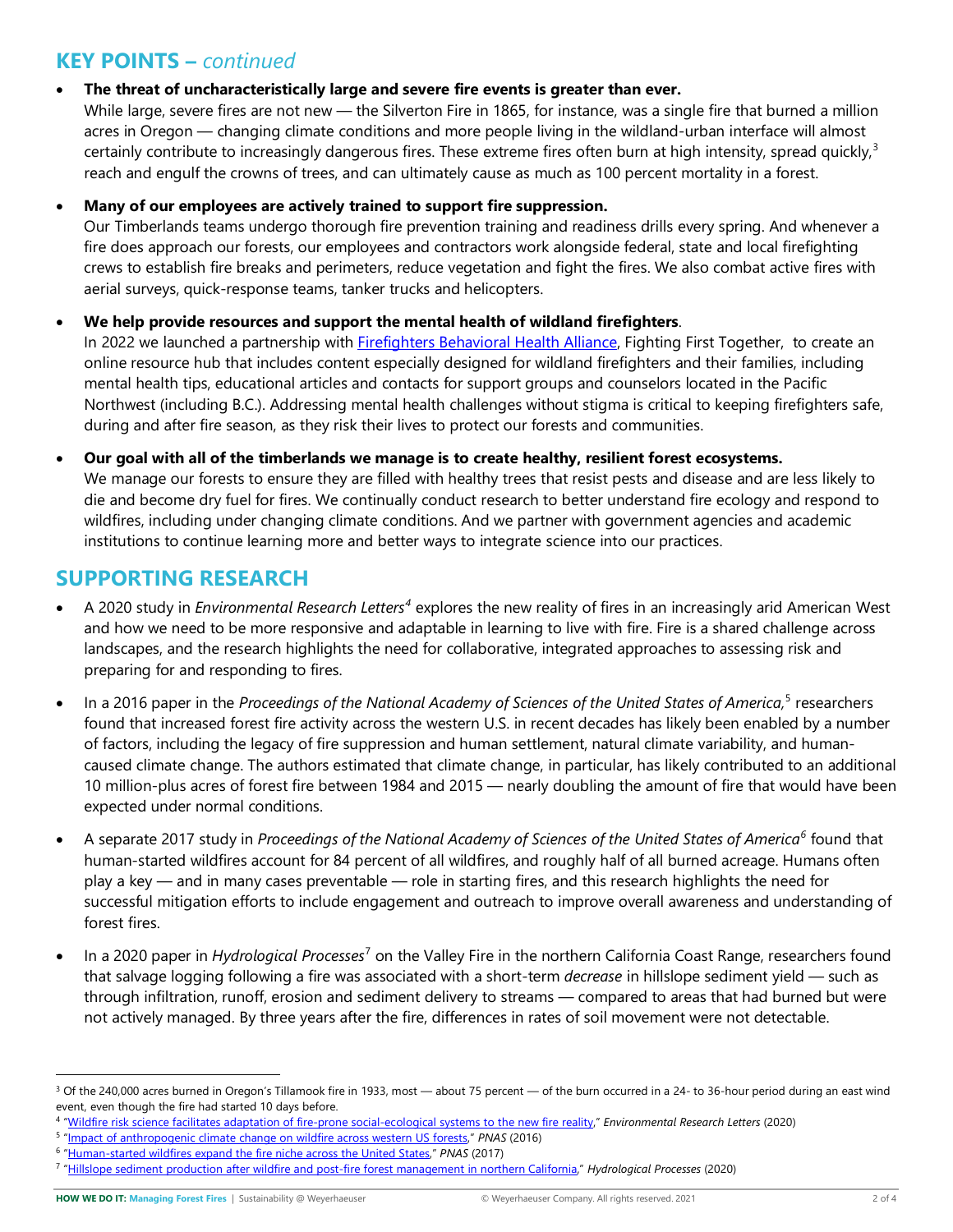# **FREQUENTLY ASKED QUESTIONS**

#### **Is fire a new threat to our forests?**

Fire has always been a natural part of the landscape. It's not a new challenge, nor is it new to forest management. In fact, Indigenous peoples of North America have long used fire intentionally, through what is now called prescribed burning, to manage forests sustainably. Developed through generations of experience and observations of forest fires, prescribed burns can mimic naturally occurring fires that burn at a lower intensity and generally promote improved forest health. At Weyerhaeuser, we sometimes use prescribed burns in our timberlands in the U.S. Southeast to help clear out woody vegetation under trees, prepare new seedbeds and reduce woody debris on the forest floor. In these areas, prescribed burns can have positive impacts on biodiversity by creating open-canopy pine habitat that's ideal for certain species, such as the red-cockaded woodpecker, [gopher tortoise](https://www.weyerhaeuser.com/blog/tortoise-wins-the-race-collaborative-effort-in-mississippi-gives-threatened-species-fighting-chance/) and Louisiana pinesnake.

#### **Is it possible to prevent all wildfires?**

No, we can't prevent all fires — nor should we, given the important benefits they bring to certain forest ecosystems (some trees, such as lodgepole pine, have even evolved with fire and depend on it for regeneration, with thick protective bark and serotinous pine cones that release seeds only after a fire has passed). We've also learned that completely suppressing wildfires causes other, more destructive damage, so we must learn to live with fire.

#### **But why are we seeing more — and especially larger and more severe — wildfires?**

There's no single factor responsible for fire size and severity. Several related and compounding variables are at play, and some of the key drivers include extreme dry conditions, excess buildup of fuels in forests and on the forest floor (downed trees, branches, leaves, etc.), topography and a range of meteorological factors, including wind speed and direction, humidity, temperature and precipitation. Another contributing factor is that communities have gradually spread farther into historically forested and fire-prone areas, which increases the risk to people, homes and infrastructure — and also removes some of the natural buffers in an ecosystem that might otherwise slow a fire's progress, such as open space in and around forested areas (as a result, fire crews often spend more time defending structures than forests during a fire). There's also no question that climate change has accelerated and expanded some of these risks, including extending fire seasons through longer and hotter summers, intensifying droughts, and creating conditions for insect and disease infestations that can weaken individual trees and forest ecosystems.

#### **Does that mean all forests are more vulnerable to fire?**

Two of the most important considerations when gauging fire risk are region and forest type. Forests on the eastern slopes of the Cascades in Oregon and Washington, for instance, have evolved more closely with fires of low to moderate severity. These drier forests, often dominated by ponderosa pine, tend to have wider spacing, fewer trees and less forest fuels, and they are more resistant to fire overall — especially when properly managed. The probability of fire in these forests is greater, even as their severity has generally — if not always — been lower. Yet if you look at historically wetter forests, such as on the Cascades' highly productive western slopes, fire is still a natural part of the ecosystem even though these environments have typically seen far less frequent fires, generally at intervals of more than 200 years. These forests tend to grow more quickly and densely, and when fires do reach these fast-growing forests, they are able to feed off naturally heavy fuels — as well as trees that have not evolved to resist fire quite as well. In this case, the overall probability of fires is lower, though the potential severity of fires that do occur can be higher.

#### **So how does active forest management help mitigate this fire risk?**

All fires need three ingredients: fuel, oxygen and ignition. The easiest variable for us to control is managing the fuel load in our forests. To achieve optimal forest health and productivity, our foresters follow a number of best practices in our timberlands, including selective harvesting and thinning treatments to reduce crowding, and brush and debris removal to limit available fuels, such as branches and dense undergrowth. We also place fuel breaks, which create more spacing between trees to slow the spread of fires. Coupled with well-maintained roads, these breaks have an added benefit of providing firefighters with better opportunities to contain wildfires and protect communities, plus safer evacuation routes for displaced individuals and communities.

Ignition is another variable that can be mitigated through proactive management — particularly with regard to humancaused ignitions. Working closely with neighboring landowners and local authorities to minimize human-caused ignitions is an important step in reducing fire frequency in the regions where we operate.